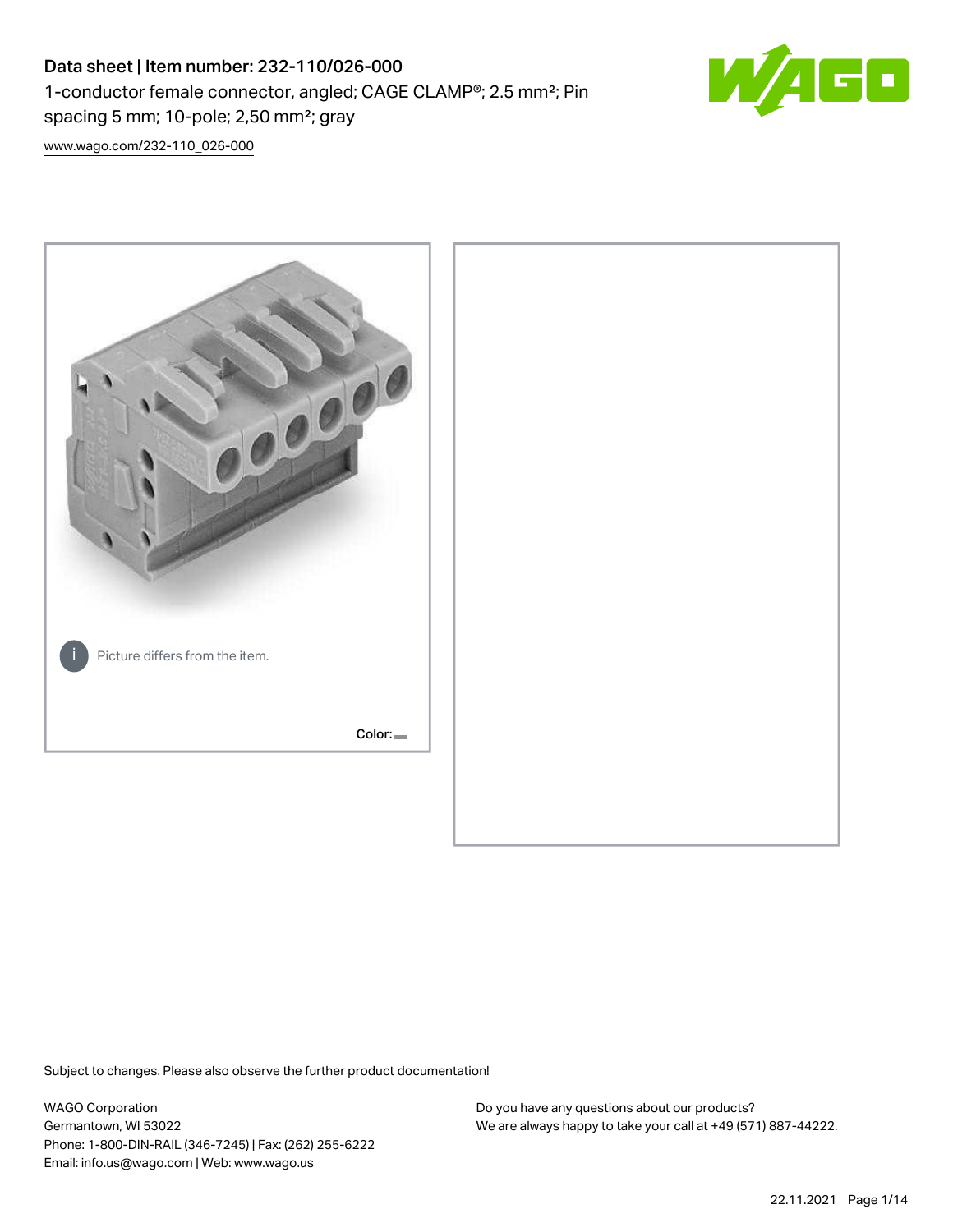

Dimensions in mm

 $L =$  (pole no. x pin spacing) + 1.5 mm + 0.9 mm

2- to 3-pole female connectors – one latch only

#### Item description

- **Universal connection for all conductor types**
- Easy cable pre-assembly and on-unit wiring via vertical and horizontal CAGE CLAMP<sup>®</sup> actuation  $\blacksquare$
- $\blacksquare$ Integrated test ports
- $\blacksquare$ With coding fingers

Subject to changes. Please also observe the further product documentation! Data

WAGO Corporation Germantown, WI 53022 Phone: 1-800-DIN-RAIL (346-7245) | Fax: (262) 255-6222 Email: info.us@wago.com | Web: www.wago.us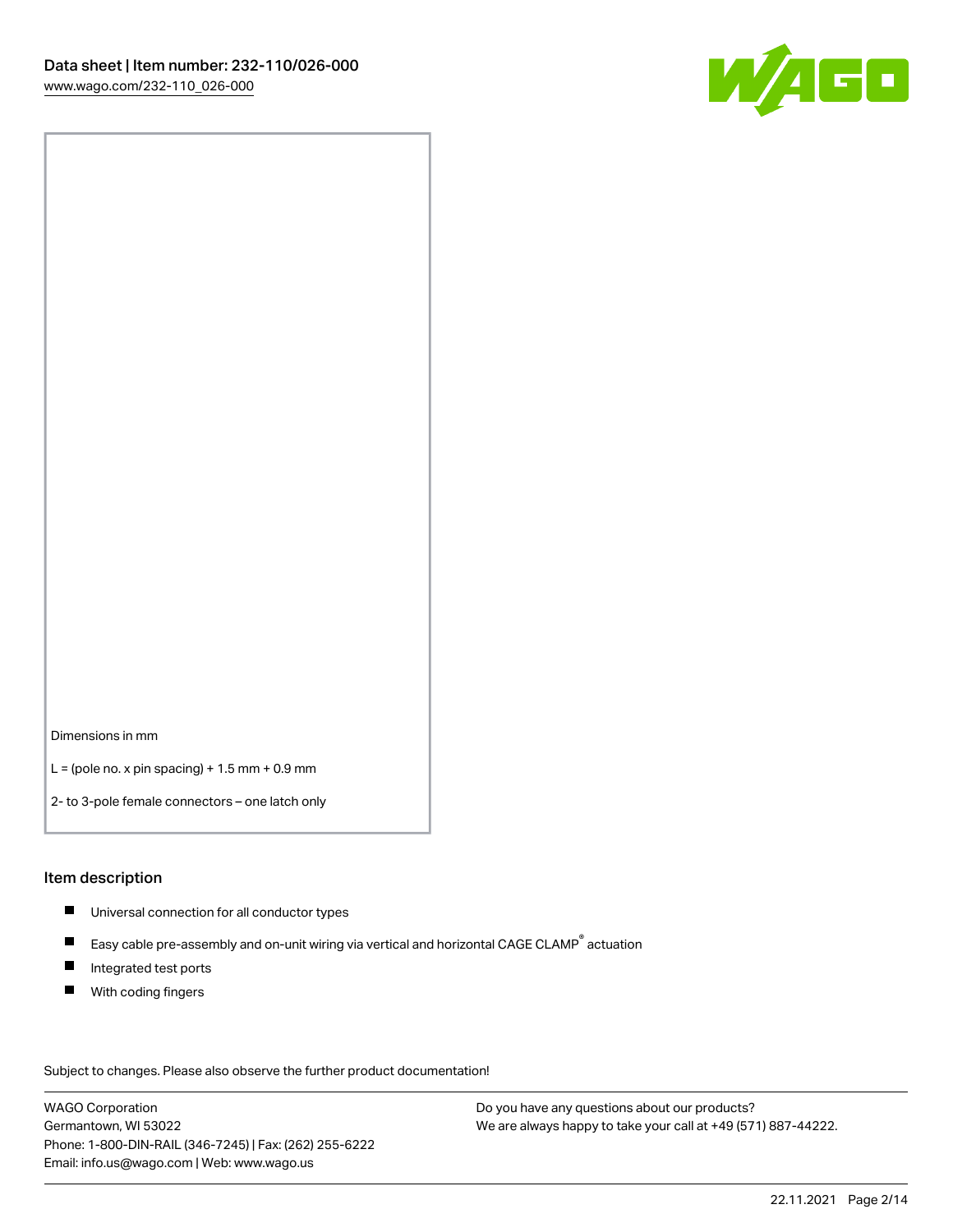

## Data Notes

| Safety information 1 | The <i>MCS – MULTI CONNECTION SYSTEM</i> includes connectors<br>without breaking capacity in accordance with DIN EN 61984. When<br>used as intended, these connectors must not be connected<br>/disconnected when live or under load. The circuit design should<br>ensure header pins, which can be touched, are not live when<br>unmated. |
|----------------------|--------------------------------------------------------------------------------------------------------------------------------------------------------------------------------------------------------------------------------------------------------------------------------------------------------------------------------------------|
| Variants:            | Gold-plated or partially gold-plated contact surfaces<br>Other versions (or variants) can be requested from WAGO Sales or<br>configured at https://configurator.wago.com/                                                                                                                                                                  |

## Electrical data

## IEC Approvals

| Ratings per                 | IEC/EN 60664-1                                                        |
|-----------------------------|-----------------------------------------------------------------------|
| Rated voltage (III / 3)     | 320 V                                                                 |
| Rated surge voltage (III/3) | 4 <sub>k</sub> V                                                      |
| Rated voltage (III/2)       | 320 V                                                                 |
| Rated surge voltage (III/2) | 4 <sub>k</sub> V                                                      |
| Nominal voltage (II/2)      | 630 V                                                                 |
| Rated surge voltage (II/2)  | 4 <sub>k</sub> V                                                      |
| Rated current               | 14A                                                                   |
| Legend (ratings)            | $(III / 2)$ $\triangle$ Overvoltage category III / Pollution degree 2 |

## UL Approvals

| Approvals per                  | UL 1059 |
|--------------------------------|---------|
| Rated voltage UL (Use Group B) | 300 V   |
| Rated current UL (Use Group B) | 15 A    |
| Rated voltage UL (Use Group D) | 300 V   |
| Rated current UL (Use Group D) | 10 A    |

## Ratings per UL

| Rated voltage UL 1977 | 300 V |
|-----------------------|-------|
| Rated current UL 1977 |       |

### CSA Approvals

Approvals per CSA

Subject to changes. Please also observe the further product documentation!

| <b>WAGO Corporation</b>                                | Do you have any questions about our products?                 |
|--------------------------------------------------------|---------------------------------------------------------------|
| Germantown, WI 53022                                   | We are always happy to take your call at +49 (571) 887-44222. |
| Phone: 1-800-DIN-RAIL (346-7245)   Fax: (262) 255-6222 |                                                               |
| Email: info.us@wago.com   Web: www.wago.us             |                                                               |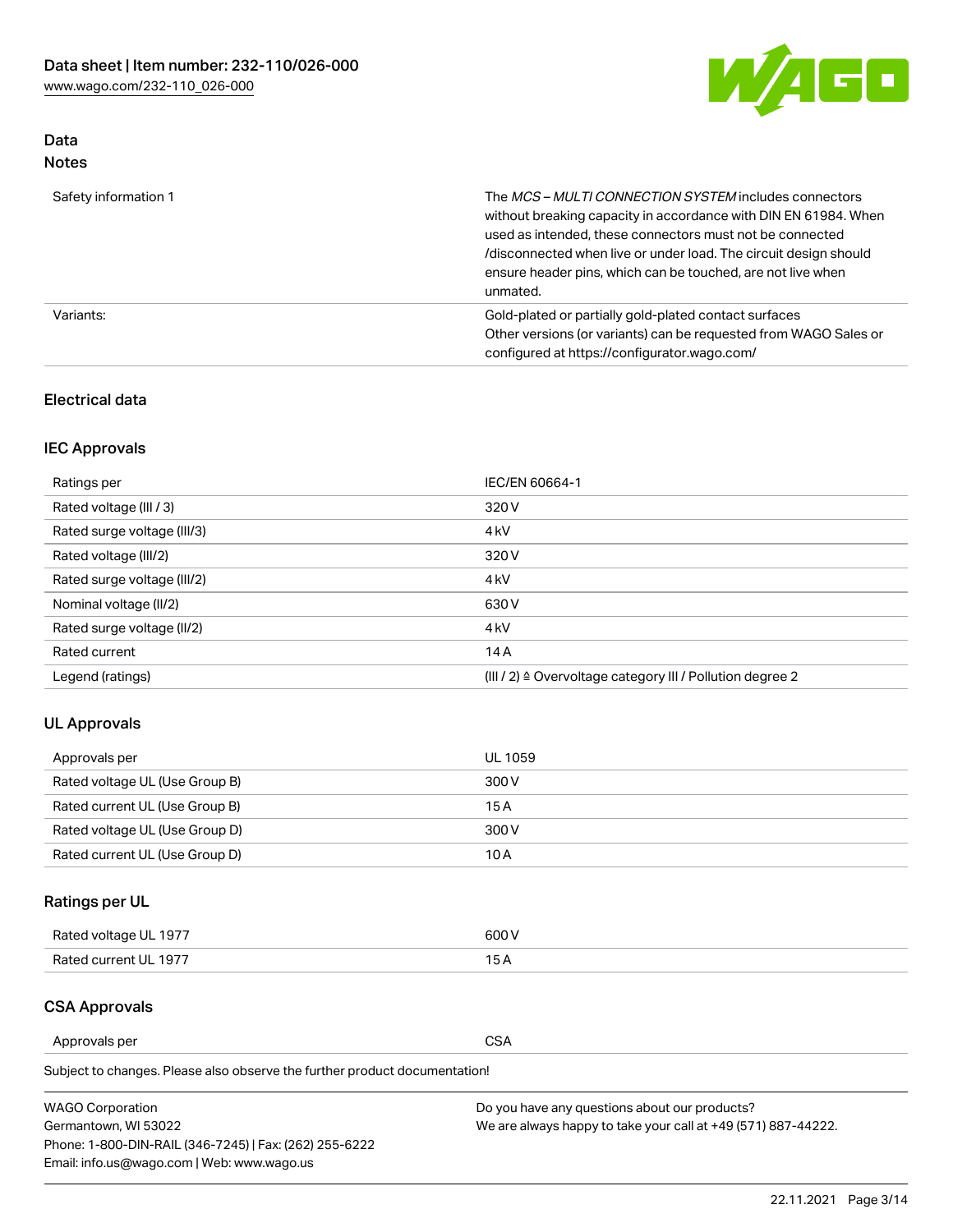[www.wago.com/232-110\\_026-000](http://www.wago.com/232-110_026-000)



| Rated voltage CSA (Use Group B) | 300 V |
|---------------------------------|-------|
| Rated current CSA (Use Group B) | 15 A  |
| Rated voltage CSA (Use Group D) | 300 V |
| Rated current CSA (Use Group D) | 10 A  |

## Connection data

| Total number of connection points | 10 |
|-----------------------------------|----|
| Total number of potentials        | 10 |
| Number of connection types        |    |
| Number of levels                  |    |

### Connection 1

| Connection technology                             | CAGE CLAMP®                             |
|---------------------------------------------------|-----------------------------------------|
| Actuation type                                    | Operating tool                          |
| Solid conductor                                   | $0.082.5$ mm <sup>2</sup> / 28  12 AWG  |
| Fine-stranded conductor                           | $0.08$ 2.5 mm <sup>2</sup> / 28  12 AWG |
| Fine-stranded conductor; with insulated ferrule   | $0.251.5$ mm <sup>2</sup>               |
| Fine-stranded conductor; with uninsulated ferrule | $0.252.5$ mm <sup>2</sup>               |
| Strip length                                      | $89$ mm $/ 0.310.35$ inch               |
| Number of poles                                   | 10                                      |
| Conductor entry direction to mating direction     | 270°                                    |

## Physical data

| Pin spacing | 5 mm / 0.197 inch     |
|-------------|-----------------------|
| Width       | 52.4 mm / 2.063 inch  |
| Height      | 23.9 mm / 0.941 inch  |
| Depth       | 22.75 mm / 0.896 inch |

## Mechanical data

| --<br>Design | angled<br>. . |
|--------------|---------------|
|              |               |

## Plug-in connection

| Contact type (pluggable connector) | Female connector/socket |
|------------------------------------|-------------------------|
| Connector (connection type)        | for conductor           |
| Mismating protection               | No                      |
| Locking of plug-in connection      | Without                 |

Subject to changes. Please also observe the further product documentation!

| <b>WAGO Corporation</b>                                | Do you have any questions about our products?                 |
|--------------------------------------------------------|---------------------------------------------------------------|
| Germantown, WI 53022                                   | We are always happy to take your call at +49 (571) 887-44222. |
| Phone: 1-800-DIN-RAIL (346-7245)   Fax: (262) 255-6222 |                                                               |
| Email: info.us@wago.com   Web: www.wago.us             |                                                               |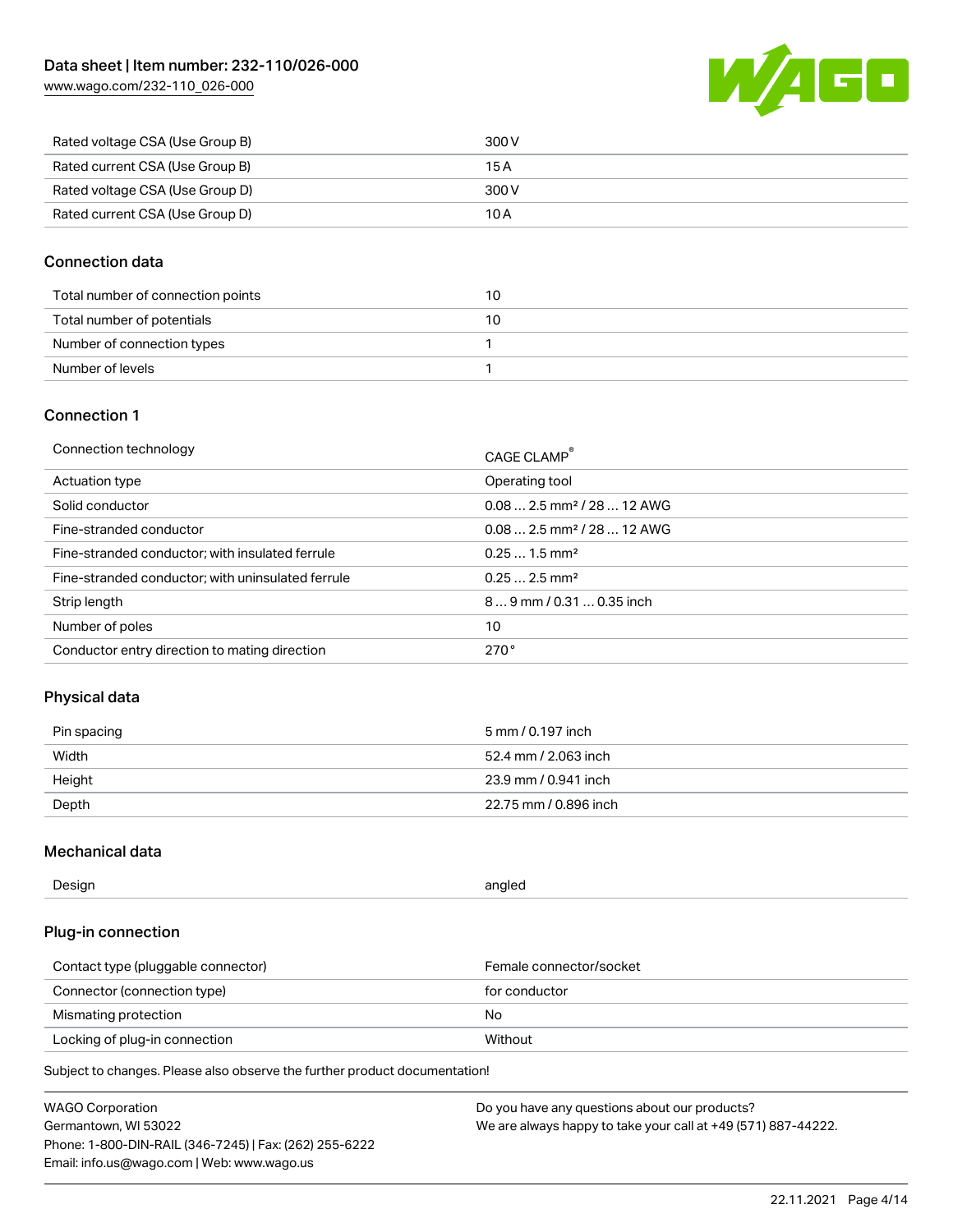

## Material data

| Color                       | gray                              |
|-----------------------------|-----------------------------------|
| Material group              |                                   |
| Insulation material         | Polyamide (PA66)                  |
| Flammability class per UL94 | V <sub>0</sub>                    |
| Clamping spring material    | Chrome nickel spring steel (CrNi) |
| Contact material            | Copper alloy                      |
| Contact plating             | tin-plated                        |
| Fire load                   | 0.305 MJ                          |
| Weight                      | 18.7 g                            |

## Environmental requirements

| Limit temperature range<br>.<br>and the contract of the contract of the contract of the contract of the contract of the contract of the contract of the contract of the contract of the contract of the contract of the contract of the contract of the contra | …+85 ° <sup>∩</sup><br>-60 |
|----------------------------------------------------------------------------------------------------------------------------------------------------------------------------------------------------------------------------------------------------------------|----------------------------|
|----------------------------------------------------------------------------------------------------------------------------------------------------------------------------------------------------------------------------------------------------------------|----------------------------|

### Commercial data

| Product Group         | 3 (Multi Conn. System) |
|-----------------------|------------------------|
| PU (SPU)              | 50 Stück               |
| Packaging type        | box                    |
| Country of origin     | PL                     |
| <b>GTIN</b>           | 4044918383998          |
| Customs tariff number | 8536694040             |

## Approvals / Certificates

### Country specific Approvals

| Logo | Approval                                            | <b>Additional Approval Text</b> | Certificate<br>name |
|------|-----------------------------------------------------|---------------------------------|---------------------|
|      | <b>CB</b><br><b>DEKRA Certification B.V.</b>        | IEC 61984                       | NL-39756            |
|      | <b>CSA</b><br>DEKRA Certification B.V.              | C <sub>22.2</sub>               | 1466354             |
| EMA  | <b>KEMA/KEUR</b><br><b>DEKRA Certification B.V.</b> | EN 61984                        | 2190761.01          |

#### Ship Approvals

Subject to changes. Please also observe the further product documentation!

| <b>WAGO Corporation</b>                                | Do you have any questions about our products?                 |
|--------------------------------------------------------|---------------------------------------------------------------|
| Germantown, WI 53022                                   | We are always happy to take your call at +49 (571) 887-44222. |
| Phone: 1-800-DIN-RAIL (346-7245)   Fax: (262) 255-6222 |                                                               |
| Email: info.us@wago.com   Web: www.wago.us             |                                                               |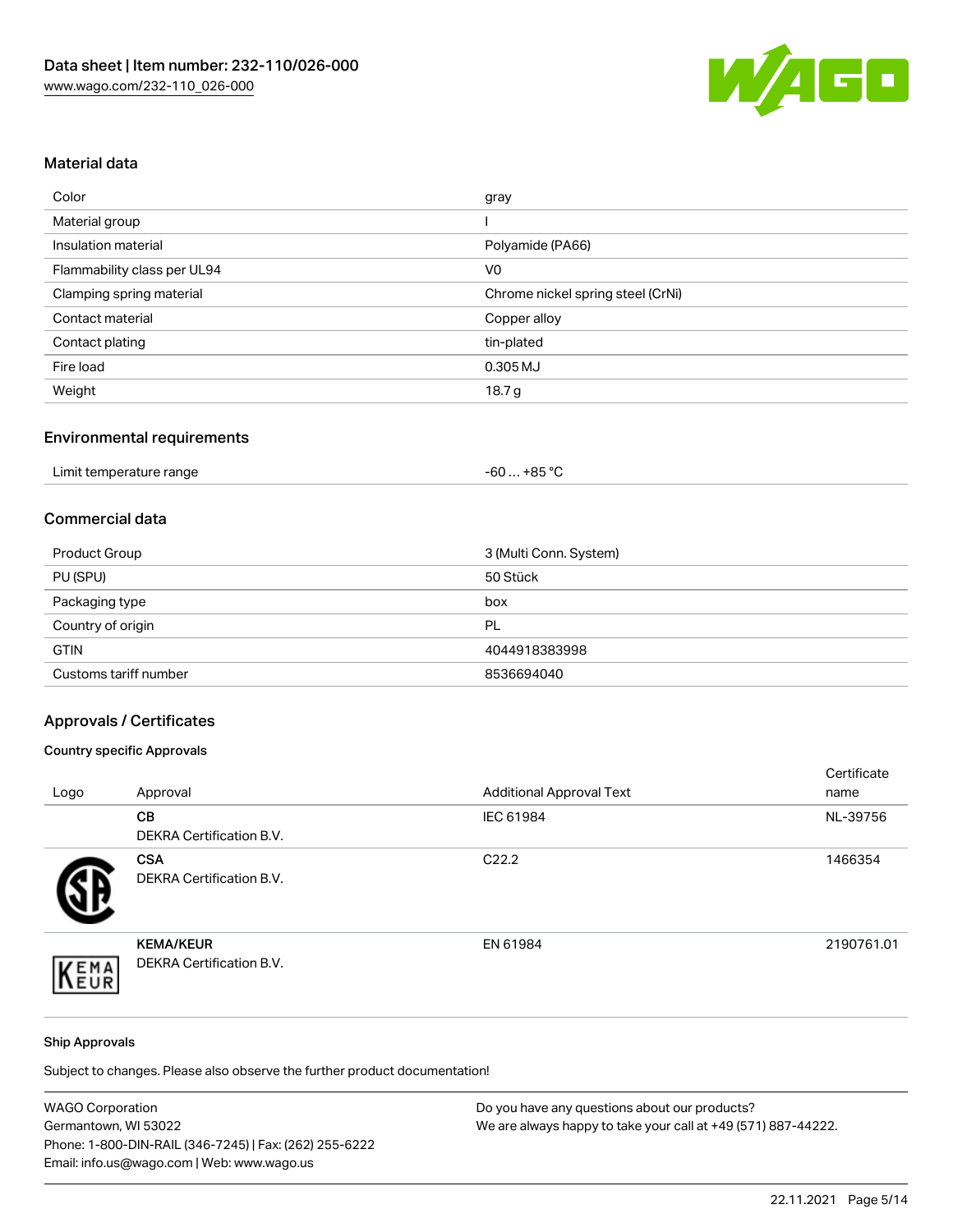

| Logo                                   | Approval                                                                                                        | <b>Additional Approval Text</b> | Certificate<br>name                 |
|----------------------------------------|-----------------------------------------------------------------------------------------------------------------|---------------------------------|-------------------------------------|
| ABS                                    | <b>ABS</b><br>American Bureau of Shipping                                                                       |                                 | $19 -$<br>HG15869876-<br><b>PDA</b> |
|                                        | <b>BV</b><br>Bureau Veritas S.A.                                                                                | IEC 60998                       | 11915/D0 BV                         |
|                                        | <b>DNV GL</b><br>Det Norske Veritas, Germanischer Lloyd                                                         |                                 | TAE 000016Z                         |
| <b>UL-Approvals</b>                    |                                                                                                                 |                                 |                                     |
| Logo                                   | Approval                                                                                                        | <b>Additional Approval Text</b> | Certificate<br>name                 |
|                                        | UL<br>Underwriters Laboratories Inc.                                                                            | UL 1059                         | E45172                              |
|                                        | <b>UR</b><br>Underwriters Laboratories Inc.                                                                     | <b>UL 1977</b>                  | E45171                              |
| Counterpart                            |                                                                                                                 |                                 |                                     |
|                                        | Item no.231-610<br>Male connector; 10-pole; Pin spacing 5 mm; gray                                              |                                 | www.wago.com/231-610                |
|                                        | Item no.231-140/001-000<br>Male header; 10-pole; THT; 1.0 x 1.0 mm solder pin; straight; pin spacing 5 mm; gray |                                 | www.wago.com/231-140/001-000        |
|                                        | Item no.231-440/001-000<br>Male header; 10-pole; THT; 1.0 x 1.0 mm solder pin; angled; pin spacing 5 mm; gray   |                                 | www.wago.com/231-440/001-000        |
| <b>Optional accessories</b><br>Jumpers |                                                                                                                 |                                 |                                     |
| Jumper                                 |                                                                                                                 |                                 |                                     |
|                                        | Subject to changes. Please also observe the further product documentation!                                      |                                 |                                     |

WAGO Corporation Germantown, WI 53022 Phone: 1-800-DIN-RAIL (346-7245) | Fax: (262) 255-6222 Email: info.us@wago.com | Web: www.wago.us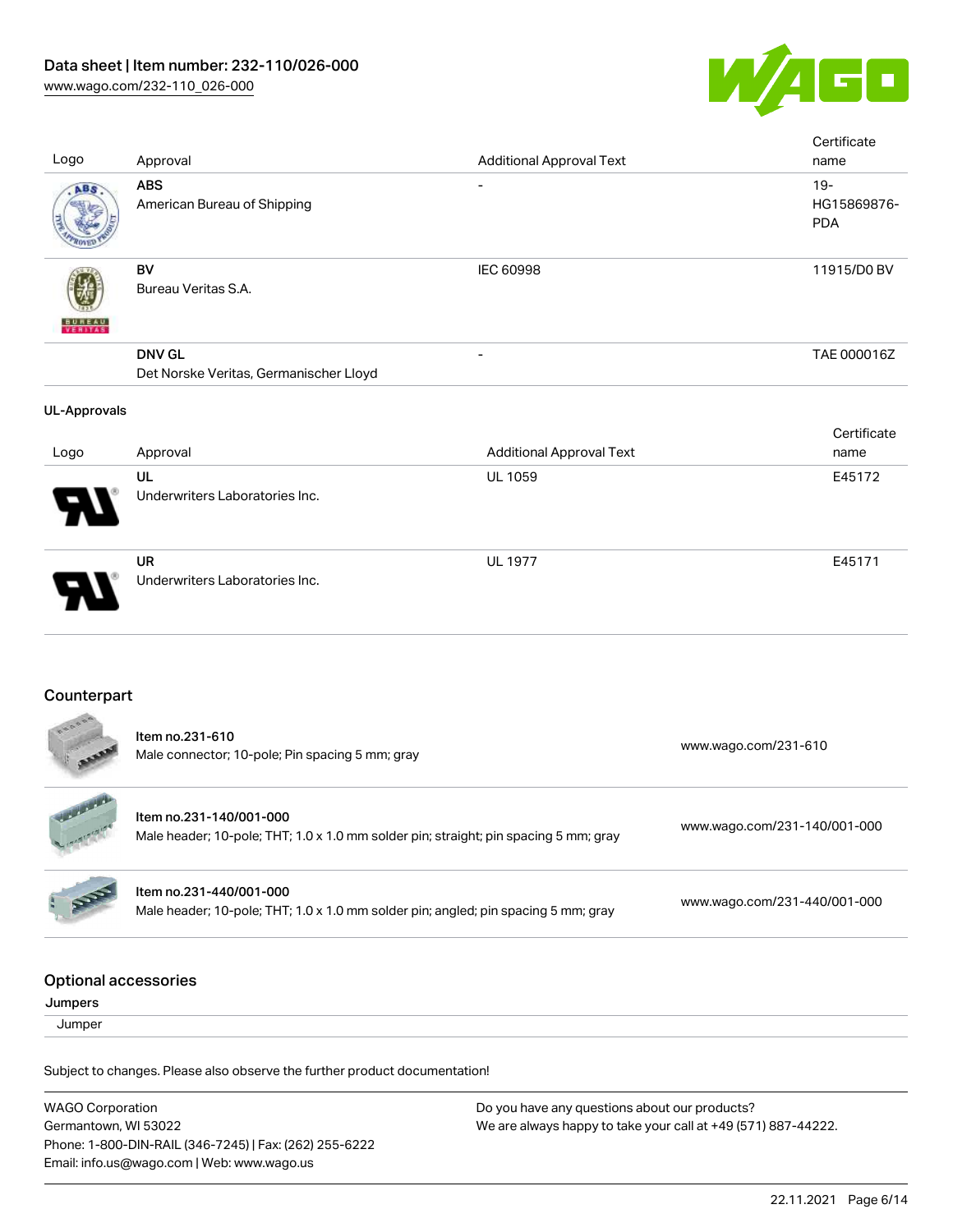## Data sheet | Item number: 232-110/026-000

[www.wago.com/232-110\\_026-000](http://www.wago.com/232-110_026-000)



|                 | Item no.: 231-905<br>Jumper; for conductor entry; 5-way; insulated; gray                                                                                                           | www.wago.com/231-905 |
|-----------------|------------------------------------------------------------------------------------------------------------------------------------------------------------------------------------|----------------------|
|                 | Item no.: 231-903<br>Jumper; for conductor entry; 3-way; insulated; gray                                                                                                           | www.wago.com/231-903 |
|                 | Item no.: 231-907<br>Jumper; for conductor entry; 7-way; insulated; gray                                                                                                           | www.wago.com/231-907 |
|                 | Item no.: 231-910<br>Jumper; for conductor entry; 10-way; insulated; gray                                                                                                          | www.wago.com/231-910 |
|                 | Item no.: 231-902<br>Jumper; for conductor entry; 2-way; insulated; gray                                                                                                           | www.wago.com/231-902 |
| Cover           |                                                                                                                                                                                    |                      |
| Cover           | Item no.: 231-668<br>Lockout caps; for covering unused clamping units; gray                                                                                                        | www.wago.com/231-668 |
| <b>Ferrules</b> |                                                                                                                                                                                    |                      |
| Ferrule         |                                                                                                                                                                                    |                      |
|                 | Item no.: 216-101<br>Ferrule; Sleeve for 0.5 mm <sup>2</sup> / AWG 22; uninsulated; electro-tin plated; silver-colored                                                             | www.wago.com/216-101 |
|                 | Item no.: 216-104<br>Ferrule; Sleeve for 1.5 mm <sup>2</sup> / AWG 16; uninsulated; electro-tin plated; silver-colored                                                             | www.wago.com/216-104 |
|                 | Item no.: 216-106<br>Ferrule; Sleeve for 2.5 mm <sup>2</sup> / AWG 14; uninsulated; electro-tin plated; silver-colored                                                             | www.wago.com/216-106 |
|                 | Item no.: 216-102<br>Ferrule; Sleeve for 0.75 mm <sup>2</sup> / AWG 20; uninsulated; electro-tin plated; silver-colored                                                            | www.wago.com/216-102 |
|                 | Item no.: 216-103<br>Ferrule; Sleeve for 1 mm <sup>2</sup> / AWG 18; uninsulated; electro-tin plated                                                                               | www.wago.com/216-103 |
|                 | Item no.: 216-123<br>Ferrule; Sleeve for 1 mm <sup>2</sup> / AWG 18; uninsulated; electro-tin plated; silver-colored                                                               | www.wago.com/216-123 |
|                 | Item no.: 216-122<br>Ferrule; Sleeve for 0.75 mm <sup>2</sup> / AWG 20; uninsulated; electro-tin plated; silver-colored                                                            | www.wago.com/216-122 |
|                 | Item no.: 216-124<br>Ferrule; Sleeve for 1.5 mm <sup>2</sup> / AWG 16; uninsulated; electro-tin plated                                                                             | www.wago.com/216-124 |
|                 | Item no.: 216-142<br>Ferrule; Sleeve for 0.75 mm <sup>2</sup> / 18 AWG; uninsulated; electro-tin plated; electrolytic copper; gastight<br>crimped; acc. to DIN 46228, Part 1/08.92 | www.wago.com/216-142 |
|                 | Item no.: 216-132<br>Ferrule; Sleeve for 0.34 mm <sup>2</sup> / AWG 24; uninsulated; electro-tin plated                                                                            | www.wago.com/216-132 |

Subject to changes. Please also observe the further product documentation!

WAGO Corporation Germantown, WI 53022 Phone: 1-800-DIN-RAIL (346-7245) | Fax: (262) 255-6222 Email: info.us@wago.com | Web: www.wago.us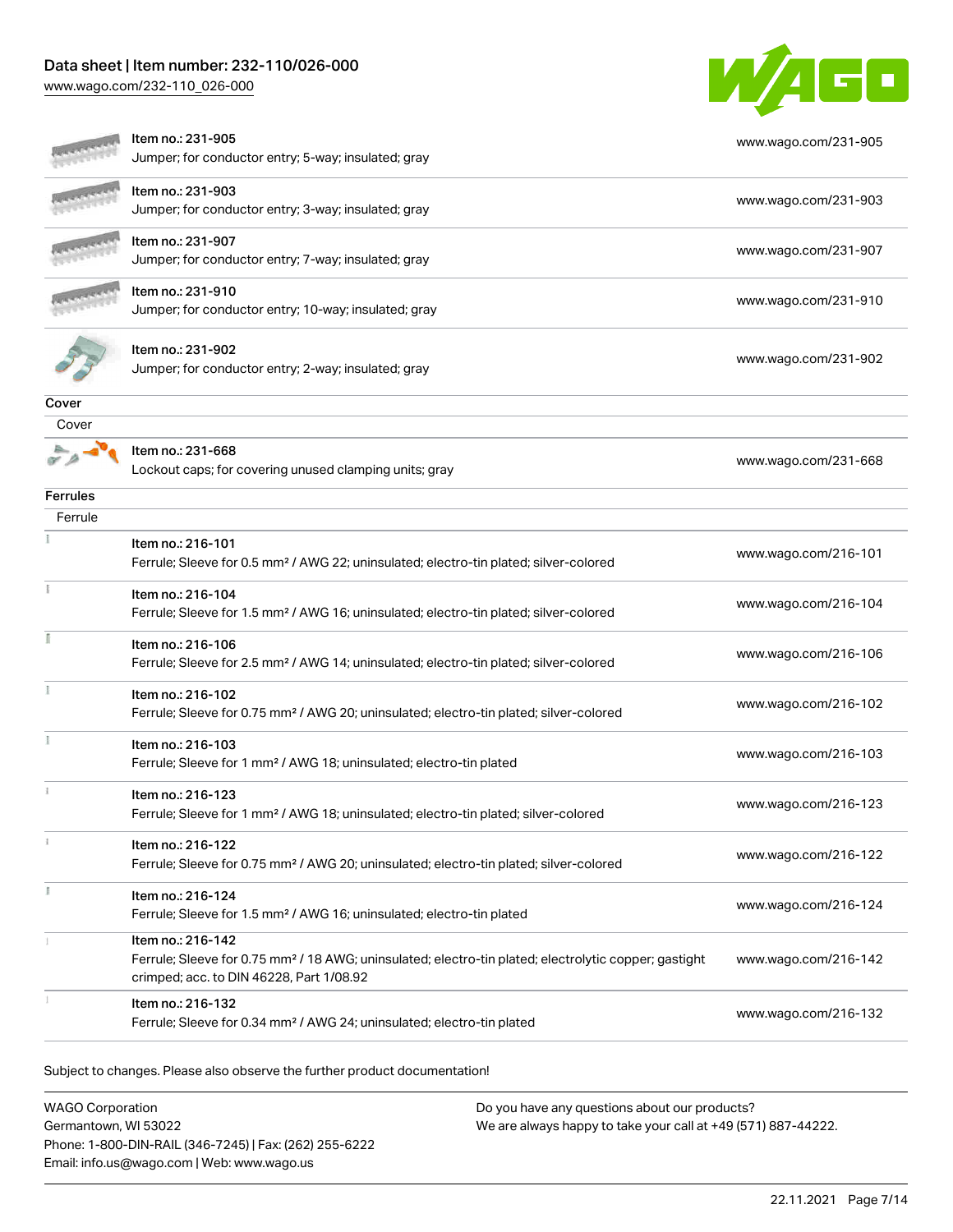## Data sheet | Item number: 232-110/026-000

[www.wago.com/232-110\\_026-000](http://www.wago.com/232-110_026-000)



| <b>WAGO Corporation</b><br>Do you have any questions about our products?                                                                                                                          |                      |
|---------------------------------------------------------------------------------------------------------------------------------------------------------------------------------------------------|----------------------|
| Subject to changes. Please also observe the further product documentation!                                                                                                                        |                      |
| Item no.: 216-243<br>Ferrule; Sleeve for 1 mm <sup>2</sup> / AWG 18; insulated; electro-tin plated; electrolytic copper; gastight crimped; www.waqo.com/216-243                                   |                      |
| Item no.: 216-224<br>Ferrule; Sleeve for 1.5 mm <sup>2</sup> / AWG 16; insulated; electro-tin plated; black                                                                                       | www.wago.com/216-224 |
| Item no.: 216-221<br>Ferrule; Sleeve for 0.5 mm <sup>2</sup> / 20 AWG; insulated; electro-tin plated; white                                                                                       | www.wago.com/216-221 |
| Item no.: 216-222<br>Ferrule; Sleeve for 0.75 mm <sup>2</sup> / 18 AWG; insulated; electro-tin plated; gray                                                                                       | www.wago.com/216-222 |
| Item no.: 216-242<br>Ferrule; Sleeve for 0.75 mm <sup>2</sup> / 18 AWG; insulated; electro-tin plated; electrolytic copper; gastight<br>crimped; acc. to DIN 46228, Part 4/09.90; gray            | www.wago.com/216-242 |
| Item no.: 216-241<br>Ferrule; Sleeve for 0.5 mm <sup>2</sup> / 20 AWG; insulated; electro-tin plated; electrolytic copper; gastight<br>crimped; acc. to DIN 46228, Part 4/09.90; white            | www.wago.com/216-241 |
| Item no.: 216-223<br>Ferrule; Sleeve for 1 mm <sup>2</sup> / AWG 18; insulated; electro-tin plated; red                                                                                           | www.wago.com/216-223 |
| Item no.: 216-201<br>Ferrule; Sleeve for 0.5 mm <sup>2</sup> / 20 AWG; insulated; electro-tin plated; white                                                                                       | www.wago.com/216-201 |
| Item no.: 216-144<br>Ferrule; Sleeve for 1.5 mm <sup>2</sup> / AWG 16; uninsulated; electro-tin plated; electrolytic copper; gastight<br>crimped; acc. to DIN 46228, Part 1/08.92; silver-colored | www.wago.com/216-144 |
| Item no.: 216-204<br>Ferrule; Sleeve for 1.5 mm <sup>2</sup> / AWG 16; insulated; electro-tin plated; black                                                                                       | www.wago.com/216-204 |
| Item no.: 216-151<br>Ferrule; Sleeve for 0.25 mm <sup>2</sup> / AWG 24; uninsulated; electro-tin plated                                                                                           | www.wago.com/216-151 |
| Item no.: 216-202<br>Ferrule; Sleeve for 0.75 mm <sup>2</sup> / 18 AWG; insulated; electro-tin plated; gray                                                                                       | www.wago.com/216-202 |
| Item no.: 216-203<br>Ferrule; Sleeve for 1 mm <sup>2</sup> / AWG 18; insulated; electro-tin plated; red                                                                                           | www.wago.com/216-203 |
| Item no.: 216-152<br>Ferrule; Sleeve for 0.34 mm <sup>2</sup> / AWG 24; uninsulated; electro-tin plated                                                                                           | www.wago.com/216-152 |
| Item no.: 216-141<br>Ferrule; Sleeve for 0.5 mm <sup>2</sup> / 20 AWG; uninsulated; electro-tin plated; electrolytic copper; gastight<br>crimped; acc. to DIN 46228, Part 1/08.92                 | www.wago.com/216-141 |
| Item no.: 216-131<br>Ferrule; Sleeve for 0.25 mm <sup>2</sup> / AWG 24; uninsulated; electro-tin plated; silver-colored                                                                           | www.wago.com/216-131 |
| Item no.: 216-143<br>Ferrule; Sleeve for 1 mm <sup>2</sup> / AWG 18; uninsulated; electro-tin plated; electrolytic copper; gastight<br>crimped; acc. to DIN 46228, Part 1/08.92                   | www.wago.com/216-143 |
| Item no.: 216-121<br>Ferrule; Sleeve for 0.5 mm <sup>2</sup> / AWG 22; uninsulated; electro-tin plated; silver-colored                                                                            | www.wago.com/216-121 |

Germantown, WI 53022 Phone: 1-800-DIN-RAIL (346-7245) | Fax: (262) 255-6222 Email: info.us@wago.com | Web: www.wago.us

We are always happy to take your call at +49 (571) 887-44222.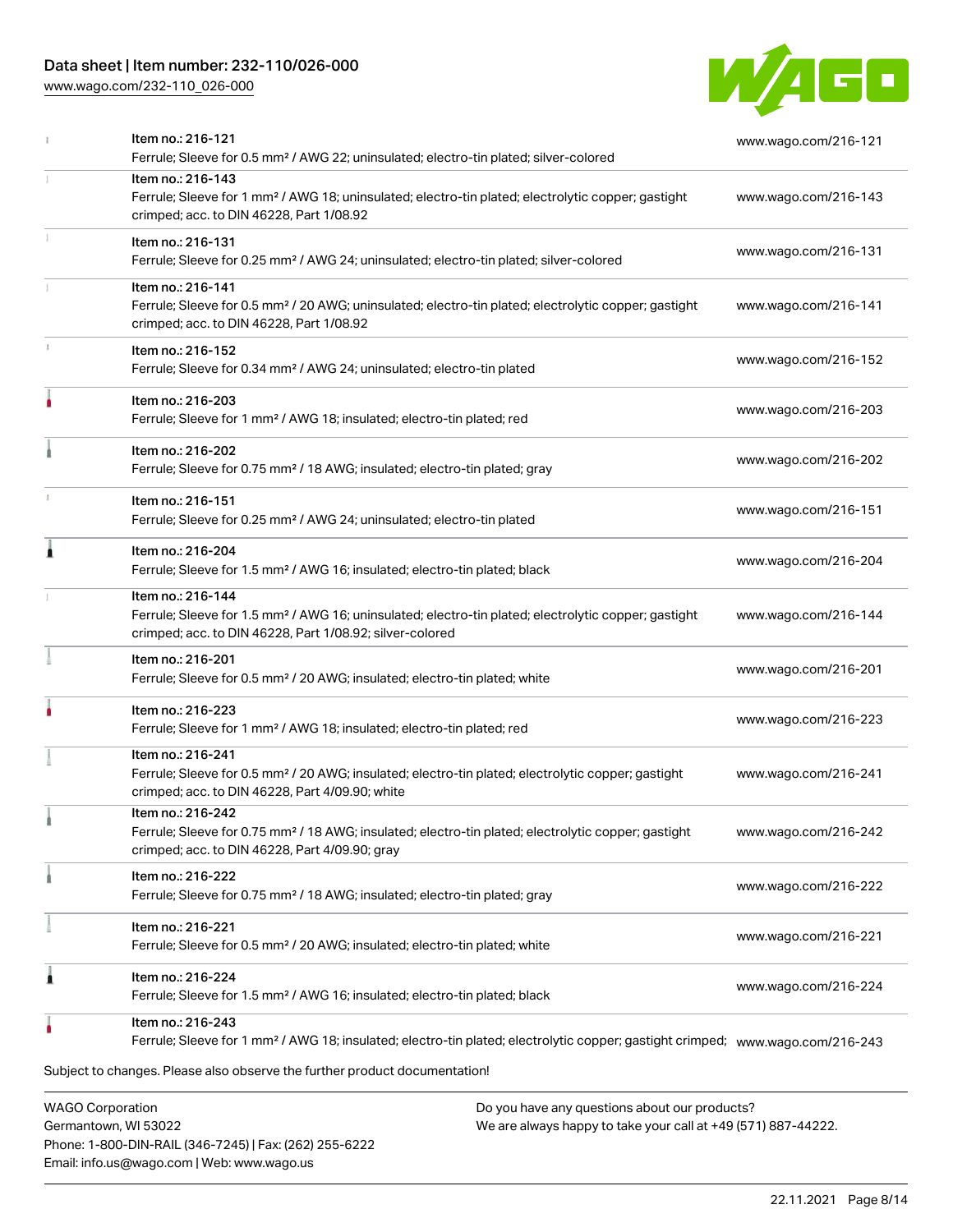[www.wago.com/232-110\\_026-000](http://www.wago.com/232-110_026-000)



acc. to DIN 46228, Part 4/09.90; red

|                   | Item no.: 216-244<br>Ferrule; Sleeve for 1.5 mm <sup>2</sup> / AWG 16; insulated; electro-tin plated; electrolytic copper; gastight<br>crimped; acc. to DIN 46228, Part 4/09.90; black                  | www.wago.com/216-244 |
|-------------------|---------------------------------------------------------------------------------------------------------------------------------------------------------------------------------------------------------|----------------------|
|                   | Item no.: 216-263<br>Ferrule; Sleeve for 1 mm <sup>2</sup> / AWG 18; insulated; electro-tin plated; electrolytic copper; gastight crimped; www.wago.com/216-263<br>acc. to DIN 46228, Part 4/09.90; red |                      |
|                   | Item no.: 216-264<br>Ferrule; Sleeve for 1.5 mm <sup>2</sup> / AWG 16; insulated; electro-tin plated; electrolytic copper; gastight<br>crimped; acc. to DIN 46228, Part 4/09.90; black                  | www.wago.com/216-264 |
|                   | Item no.: 216-284<br>Ferrule; Sleeve for 1.5 mm <sup>2</sup> / AWG 16; insulated; electro-tin plated; electrolytic copper; gastight<br>crimped; acc. to DIN 46228, Part 4/09.90; black                  | www.wago.com/216-284 |
|                   | Item no.: 216-262<br>Ferrule; Sleeve for 0.75 mm <sup>2</sup> / 18 AWG; insulated; electro-tin plated; electrolytic copper; gastight<br>crimped; acc. to DIN 46228, Part 4/09.90; gray                  | www.wago.com/216-262 |
|                   | Item no.: 216-301<br>Ferrule; Sleeve for 0.25 mm <sup>2</sup> / AWG 24; insulated; electro-tin plated; yellow                                                                                           | www.wago.com/216-301 |
|                   | Item no.: 216-321<br>Ferrule; Sleeve for 0.25 mm <sup>2</sup> / AWG 24; insulated; electro-tin plated; yellow                                                                                           | www.wago.com/216-321 |
|                   | Item no.: 216-322<br>Ferrule; Sleeve for 0.34 mm <sup>2</sup> / 22 AWG; insulated; electro-tin plated; green                                                                                            | www.wago.com/216-322 |
|                   | Item no.: 216-302<br>Ferrule; Sleeve for 0.34 mm <sup>2</sup> / 22 AWG; insulated; electro-tin plated; light turquoise                                                                                  | www.wago.com/216-302 |
| Insulations stops |                                                                                                                                                                                                         |                      |
| Insulation stop   |                                                                                                                                                                                                         |                      |
|                   | Item no.: 231-672<br>Insulation stop; 0.75 - 1 mm <sup>2</sup> ; dark gray                                                                                                                              | www.wago.com/231-672 |
|                   | Item no.: 231-670<br>Insulation stop; 0.08-0.2 mm <sup>2</sup> / 0.2 mm <sup>2</sup> "s"; white                                                                                                         | www.wago.com/231-670 |
|                   | Item no.: 231-671<br>$\ln$ sulation ston: 0.25 - 0.5 mm <sup>2</sup> ; light grav                                                                                                                       | www.wago.com/231-671 |

Item no.: 231-671 Item 110... 251-071<br>Insulation stop; 0.25 - 0.5 mm²; light gray [www.wago.com/231-671](http://www.wago.com/231-671)

Marking accessories

Marking strip

LEEEE

Item no.: 210-331/500-103

Marking strips; as a DIN A4 sheet; MARKED; 1-12 (300x); Height of marker strip: 2.3 mm/0.091 in; Strip length 182 mm; Horizontal marking; Self-adhesive; white

[www.wago.com/210-331](http://www.wago.com/210-331/500-103) [/500-103](http://www.wago.com/210-331/500-103)

Subject to changes. Please also observe the further product documentation!

WAGO Corporation Germantown, WI 53022 Phone: 1-800-DIN-RAIL (346-7245) | Fax: (262) 255-6222 Email: info.us@wago.com | Web: www.wago.us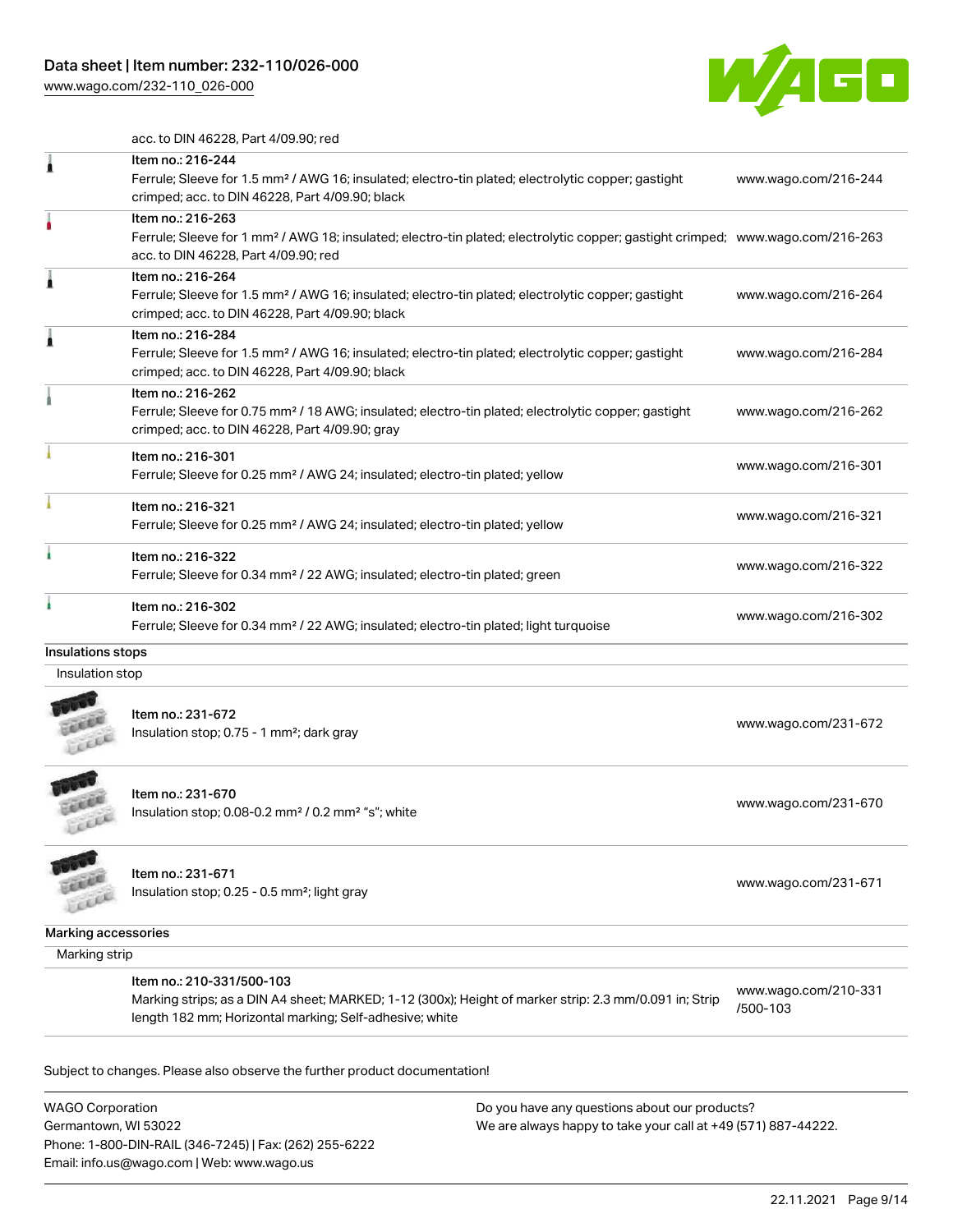[www.wago.com/232-110\\_026-000](http://www.wago.com/232-110_026-000)



| Item no.: 231-231<br>Combination operating tool; red<br>Item no.: 231-131<br>Operating tool; made of insulating material; 1-way; loose; white<br>Item no.: 231-291<br>Operating tool; made of insulating material; 1-way; loose; red<br>Item no.: 280-432<br>Operating tool; made of insulating material; 2-way; white<br>Item no.: 280-434<br>Operating tool; made of insulating material; 4-way<br>Item no.: 280-437<br>Operating tool; made of insulating material; 7-way<br>Subject to changes. Please also observe the further product documentation! | www.wago.com/231-231<br>www.wago.com/231-131<br>www.wago.com/231-291<br>www.wago.com/280-432<br>www.wago.com/280-434<br>www.wago.com/280-437 |
|------------------------------------------------------------------------------------------------------------------------------------------------------------------------------------------------------------------------------------------------------------------------------------------------------------------------------------------------------------------------------------------------------------------------------------------------------------------------------------------------------------------------------------------------------------|----------------------------------------------------------------------------------------------------------------------------------------------|
|                                                                                                                                                                                                                                                                                                                                                                                                                                                                                                                                                            |                                                                                                                                              |
|                                                                                                                                                                                                                                                                                                                                                                                                                                                                                                                                                            |                                                                                                                                              |
|                                                                                                                                                                                                                                                                                                                                                                                                                                                                                                                                                            |                                                                                                                                              |
|                                                                                                                                                                                                                                                                                                                                                                                                                                                                                                                                                            |                                                                                                                                              |
|                                                                                                                                                                                                                                                                                                                                                                                                                                                                                                                                                            |                                                                                                                                              |
|                                                                                                                                                                                                                                                                                                                                                                                                                                                                                                                                                            |                                                                                                                                              |
|                                                                                                                                                                                                                                                                                                                                                                                                                                                                                                                                                            |                                                                                                                                              |
| Item no.: 231-159<br>Operating tool; natural                                                                                                                                                                                                                                                                                                                                                                                                                                                                                                               | www.wago.com/231-159                                                                                                                         |
| Item no.: 209-130<br>Operating tool; suitable for 264, 280 and 281 Series; 1-way; of insulating material; white                                                                                                                                                                                                                                                                                                                                                                                                                                            | www.wago.com/209-130                                                                                                                         |
|                                                                                                                                                                                                                                                                                                                                                                                                                                                                                                                                                            |                                                                                                                                              |
|                                                                                                                                                                                                                                                                                                                                                                                                                                                                                                                                                            |                                                                                                                                              |
| Item no.: 232-610                                                                                                                                                                                                                                                                                                                                                                                                                                                                                                                                          | www.wago.com/232-610                                                                                                                         |
|                                                                                                                                                                                                                                                                                                                                                                                                                                                                                                                                                            |                                                                                                                                              |
|                                                                                                                                                                                                                                                                                                                                                                                                                                                                                                                                                            |                                                                                                                                              |
| Item no.: 210-332/500-204<br>Marking strips; as a DIN A4 sheet; MARKED; 17-32 (160x); Height of marker strip: 3 mm; Strip length<br>182 mm; Horizontal marking; Self-adhesive; white                                                                                                                                                                                                                                                                                                                                                                       | www.wago.com/210-332<br>/500-204                                                                                                             |
| Item no.: 210-332/500-205<br>Marking strips; as a DIN A4 sheet; MARKED; 1-32 (80x); Height of marker strip: 3 mm; Strip length 182<br>mm; Horizontal marking; Self-adhesive; white                                                                                                                                                                                                                                                                                                                                                                         | www.wago.com/210-332<br>/500-205                                                                                                             |
| Item no.: 210-332/500-206<br>Marking strips; as a DIN A4 sheet; MARKED; 33-48 (160x); Height of marker strip: 3 mm; Strip length<br>182 mm; Horizontal marking; Self-adhesive; white                                                                                                                                                                                                                                                                                                                                                                       | www.wago.com/210-332<br>/500-206                                                                                                             |
| Item no.: 210-332/500-202<br>Marking strips; as a DIN A4 sheet; MARKED; 1-16 (160x); Height of marker strip: 3 mm; Strip length 182<br>mm; Horizontal marking; Self-adhesive; white                                                                                                                                                                                                                                                                                                                                                                        | www.wago.com/210-332<br>/500-202                                                                                                             |
| Item no.: 210-331/500-104<br>Marking strips; as a DIN A4 sheet; MARKED; 13-24 (300x); Height of marker strip: 2.3 mm/0.091 in; Strip /500-104<br>length 182 mm; Horizontal marking; Self-adhesive; white                                                                                                                                                                                                                                                                                                                                                   | www.wago.com/210-331                                                                                                                         |
|                                                                                                                                                                                                                                                                                                                                                                                                                                                                                                                                                            | Strain relief housing<br>Strain relief housing; gray<br>Operating tool                                                                       |

Germantown, WI 53022 Phone: 1-800-DIN-RAIL (346-7245) | Fax: (262) 255-6222 Email: info.us@wago.com | Web: www.wago.us

We are always happy to take your call at +49 (571) 887-44222.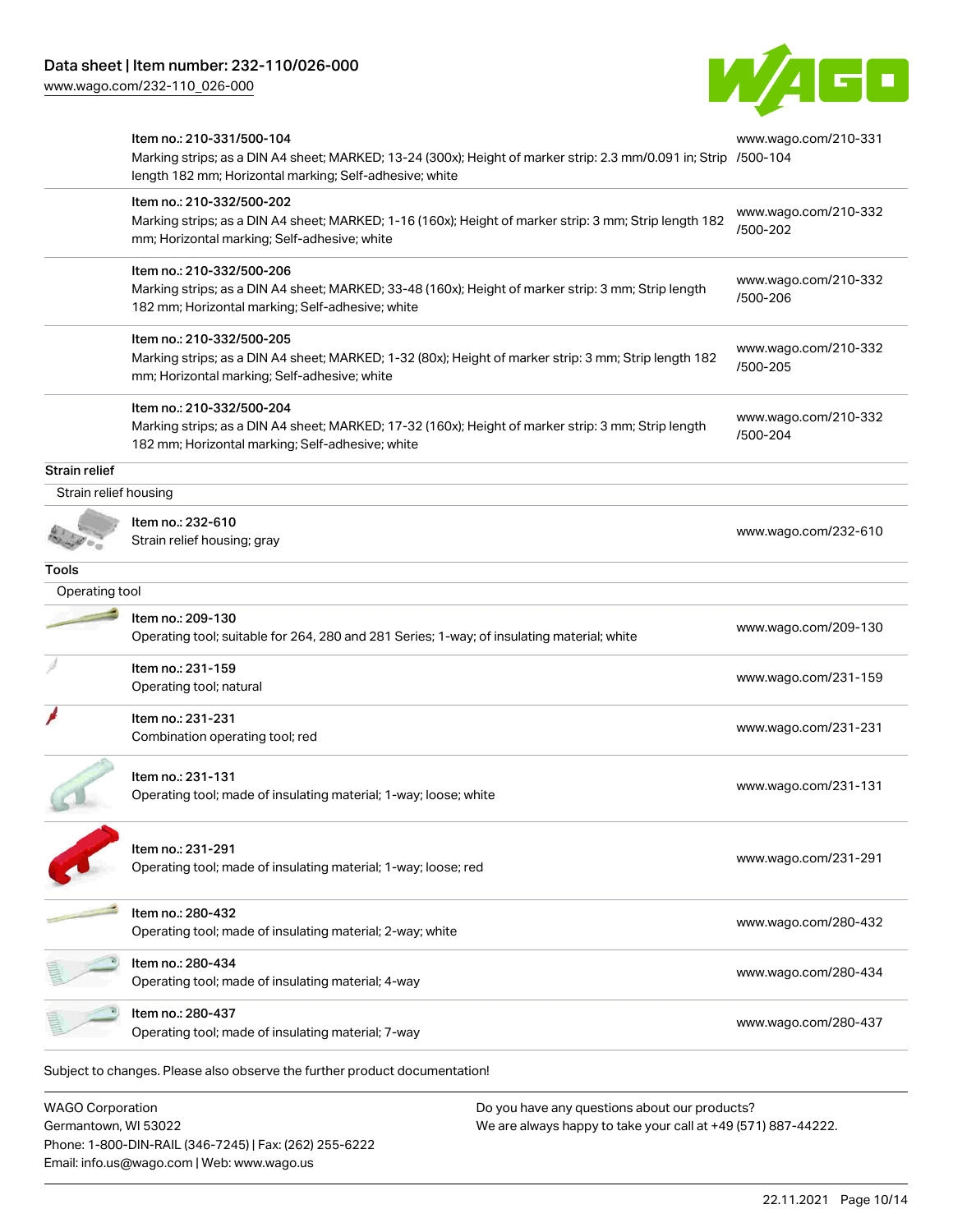# Data sheet | Item number: 232-110/026-000

[www.wago.com/232-110\\_026-000](http://www.wago.com/232-110_026-000)



|                                                         | Item no.: 280-440<br>Operating tool; made of insulating material; 10-way                                                   |            |               | www.wago.com/280-440 |
|---------------------------------------------------------|----------------------------------------------------------------------------------------------------------------------------|------------|---------------|----------------------|
|                                                         | Item no.: 280-435<br>Operating tool; made of insulating material; 5-way; gray                                              |            |               | www.wago.com/280-435 |
|                                                         | Item no.: 280-436<br>Operating tool; made of insulating material; 6-way                                                    |            |               | www.wago.com/280-436 |
|                                                         | Item no.: 280-438<br>Operating tool; made of insulating material; 8-way                                                    |            |               | www.wago.com/280-438 |
|                                                         | Item no.: 280-433<br>Operating tool; made of insulating material; 3-way                                                    |            |               | www.wago.com/280-433 |
| <b>Testing accessories</b><br>Testing accessories       |                                                                                                                            |            |               |                      |
|                                                         | Item no.: 210-136<br>Test plug; 2 mm Ø; with 500 mm cable                                                                  |            |               | www.wago.com/210-136 |
|                                                         | Item no.: 231-661<br>Test plugs for female connectors; for 5 mm and 5.08 mm pin spacing; 2,50 mm <sup>2</sup> ; light gray |            |               | www.wago.com/231-661 |
| <b>Downloads</b><br>Documentation                       |                                                                                                                            |            |               |                      |
| <b>Additional Information</b><br>Technical explanations |                                                                                                                            | 2019 Apr 3 | pdf<br>2.0 MB | Download             |
| <b>CAD</b> files                                        |                                                                                                                            |            |               |                      |
| <b>CAD</b> data                                         |                                                                                                                            |            |               |                      |
|                                                         | 2D/3D Models 232-110/026-000                                                                                               |            | <b>URL</b>    | Download             |
| CAE data                                                |                                                                                                                            |            |               |                      |
|                                                         | EPLAN Data Portal 232-110/026-000                                                                                          |            | <b>URL</b>    | Download             |
|                                                         | ZUKEN Portal 232-110/026-000                                                                                               |            | <b>URL</b>    | Download             |
|                                                         | EPLAN Data Portal 232-110/026-000                                                                                          |            | <b>URL</b>    | Download             |

Subject to changes. Please also observe the further product documentation!

WAGO Corporation Germantown, WI 53022 Phone: 1-800-DIN-RAIL (346-7245) | Fax: (262) 255-6222 Email: info.us@wago.com | Web: www.wago.us Do you have any questions about our products? We are always happy to take your call at +49 (571) 887-44222.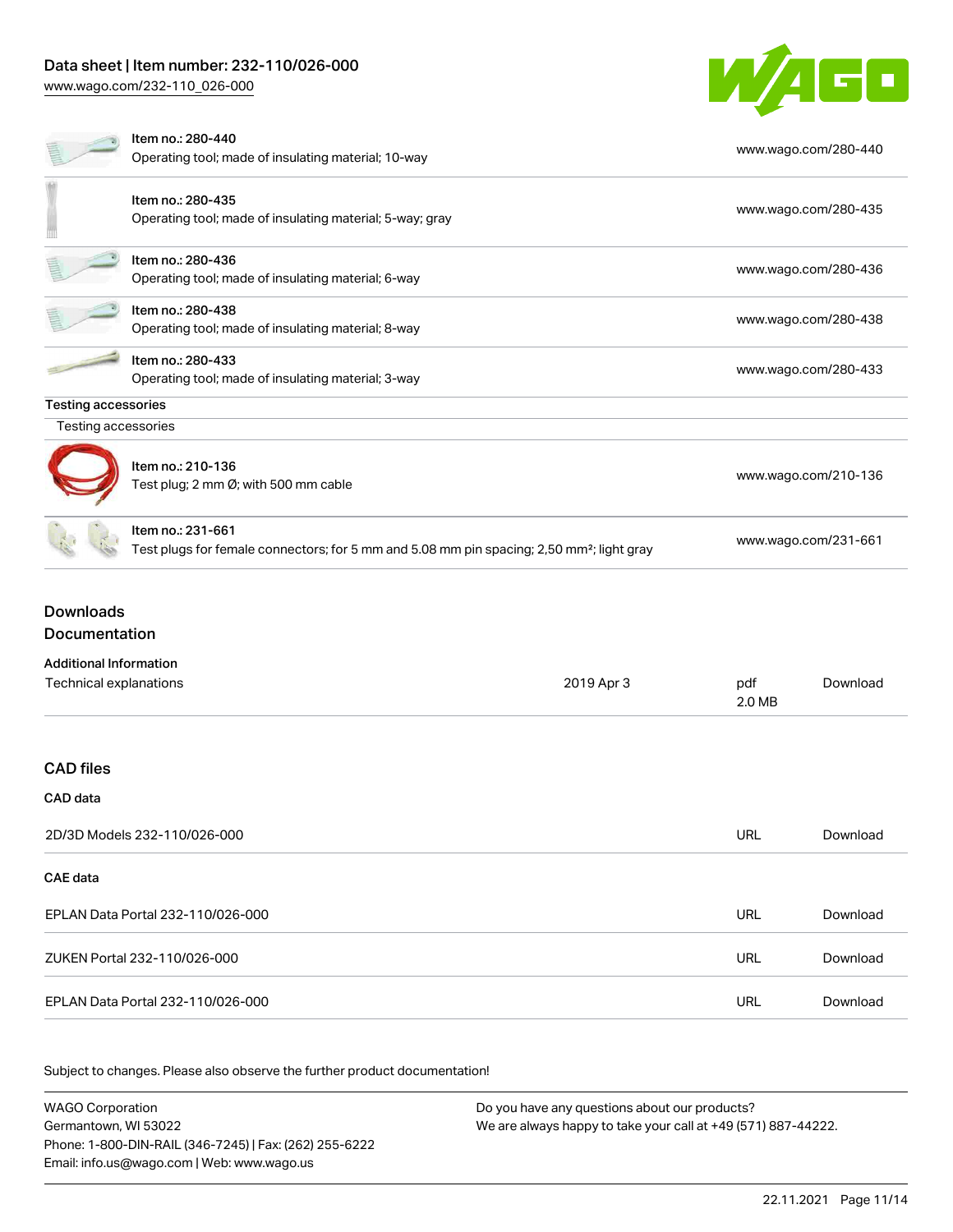## Environmental Product Compliance

#### Compliance Search

Environmental Product Compliance 232-110/026-000 1-conductor female connector, angled; CAGE CLAMP®; 2.5 mm²; Pin spacing 5 mm; 10-pole; 2,50 mm²; gray

#### Installation Notes



Inserting a conductor via 3.5 mm screwdriver – CAGE CLAMP® actuation parallel to conductor entry.



Inserting a conductor via 3.5 mm screwdriver – CAGE CLAMP® actuation perpendicular to conductor entry.



URL [Download](https://www.wago.com/global/d/ComplianceLinkMediaContainer_232-110_026-000)

Inserting a conductor into CAGE CLAMP® unit via operating lever (231-291).



Inserting a conductor via operating tool.

Subject to changes. Please also observe the further product documentation!

WAGO Corporation Germantown, WI 53022 Phone: 1-800-DIN-RAIL (346-7245) | Fax: (262) 255-6222 Email: info.us@wago.com | Web: www.wago.us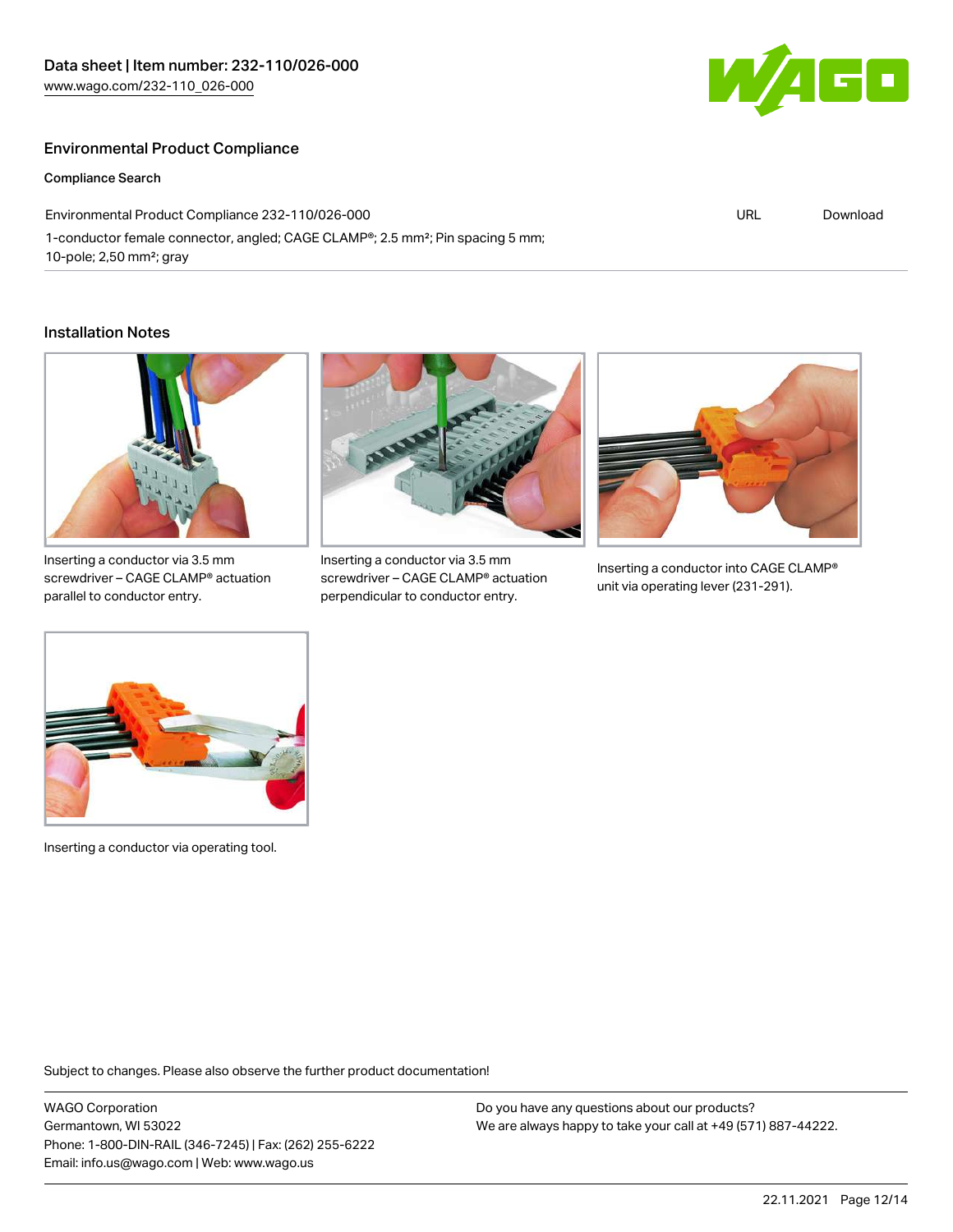



Coding a female connector by removing coding finger(s).



Testing – female connector with CAGE CLAMP®

Integrated test ports for testing perpendicular to conductor entry via 2 or 2.3 mm Ø test plug

#### Installation



Male connector with strain relief plate



Strain relief housing shown with a male connector equipped with CAGE CLAMP®

Subject to changes. Please also observe the further product documentation!

WAGO Corporation Germantown, WI 53022 Phone: 1-800-DIN-RAIL (346-7245) | Fax: (262) 255-6222 Email: info.us@wago.com | Web: www.wago.us